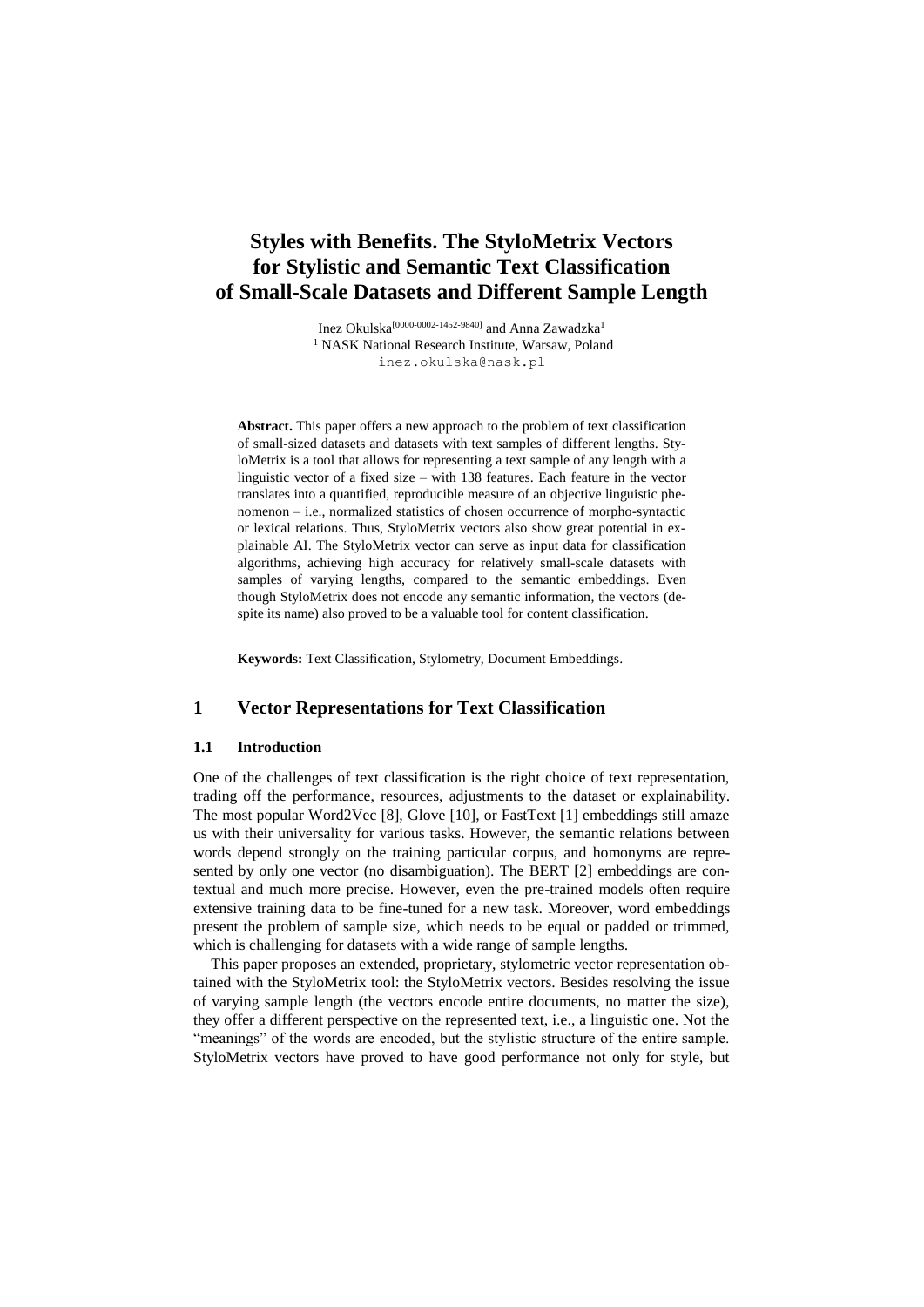also for content classification – the vectors are sensitive to semantics, even for smallscale datasets with samples of varying lengths.

#### **1.2 Related Work**

Stylometric research typically tackles authorship attribution and semantic classification tasks. The focus is often on words frequencies or stopwords incidences [13][14]. For the Polish language, such a lexical approach is taken in the stylo package for R created by Eder and Rybicki [3], which offers text representation as vectors of relative frequencies of extracted n-grams. For reliable performance, texts need to be of 5000 tokens at minimum. Representing entire documents with fixed-size vectors has been proposed in Doc2Vec [7], i.e., an enhanced CBOW-like method based on Word2vec (semantic) word embeddings, and by Ryciak et al. l [12], who introduced word histograms that produce normalized vectors of 9000 features. It has shown great potential for unsupervised classification tasks of an extensive, unbalanced data set of patent documents. As for the morphosyntactic approach, the Websty tool [11] for the Polish language offers document comparison by manual feature selection from computed distributional metrics. However, it does not cover syntactic structures.

## **2 The Method (The StyloMetrix Vectors)**

StyloMetrix is a tool that allows for representing a text sample of any length with a linguistic vector of a fixed size  $-138$  features. Each feature in the vector translates into a quantified, reproducible measure of the chosen occurrence of morpho-syntactic or lexical relations. The metrics so far include: a) POS classification, b) grammatical forms of nouns, pronouns, c) comparative degrees in adjectives and adverbs, d) verbs in grammatical persons, aspect, tense, mood, in participle form, e) type-token ratio, f) incidence of content and function words,  $g$ ) incidence of names and personal names, h) volume of 1%/5% of most common types for text, i) psycholinguistic metrics related to an experimental study by Imbir [4], j) incidence of declarative, interrogative and exclamative sentences, k) participation of words in nominal phrases and modifiers, l) sentence starts, syllable length and m) the presence of categorical affixes. The metrics are normalized, i.e. their values are relative to the total number of words (alphanumerical tokens) in a sample, always providing a value in the range [0, 1]. They relay on morphosyntactic information in the spaCy model for the Polish language [15].

The StyloMetrix vector can serve as input data for classification algorithms, achieving high accuracy for relatively small-scale datasets with text samples of unbalanced length. The encoding does not transmit any semantic information as it is usually not subject to interest in stylometric experiments. However, it also proved to be a valuable tool for content classification. The example of 10 metrics computed for four excerpts from the dataset used further in the first experiment are shown in Table 1. To validate the metric values in the Table 1, we present two from the analyzed excerpts, one from non-professional erotic stories (A) and non-professional neutral short stories (B), accordingly. The trends presented on these random samples mostly represent their classes, hence we decided to use them for underlining the possible contrast.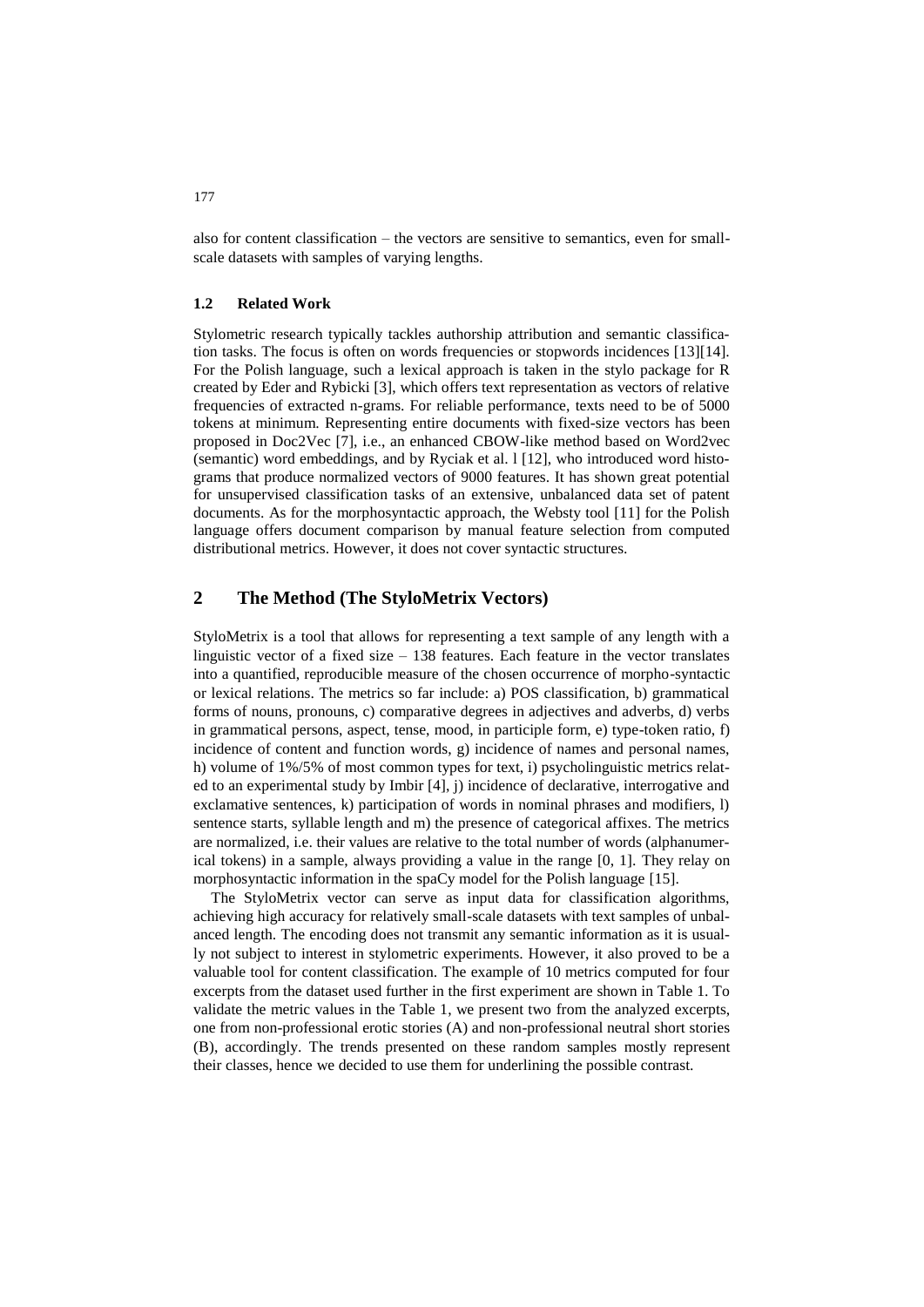It seems that a certain combination of linguistic choices (e.g. the range of vocabulary, verbs over nouns, the use of contemporary transgressives, or  $1<sup>st</sup>$  person singular) can denote semantic aspects specific to a text genre, i.e. erotic stories in this case.

| Class                              | Sample 1      | Sample 2       | Sample 3    | Sample 4 |
|------------------------------------|---------------|----------------|-------------|----------|
|                                    | n-prof erotic | n-prof neutral | non-fiction | pop lit  |
| <b>Verbs</b>                       | 0,27          | 0.19           | 0,18        | 0.23     |
| <b>Nouns</b>                       | 0.27          | 0,32           | 0.42        | 0,37     |
| <b>Pronouns</b>                    | 0,20          | 0,12           | 0.03        | 0,07     |
| 1st person singular verbs          | 0,17          | 0.09           | $\Omega$    | $\Omega$ |
| 3d person singular verbs           | 0.03          | 0.05           | 0.13        | 0.20     |
| Verbs in past tense                | 0,17          | 0,12           | 0.01        | 0,20     |
| Contemporary transgressives        | 0,07          | $\Omega$       | $\Omega$    | $\Omega$ |
| 3rd person singular pers. pronouns | 0,10          | $\Omega$       | 0.01        | 0.03     |
| Tokens covering 1% of most         | 0,17          | 0.09           | 0.11        | 0,10     |
| common types                       |               |                |             |          |
| Words in a nominal phrase          | 0.30          | 0.63           | 0.73        | 0.67     |

**Table 1.** Chosen metrics for random excerpts from each category

A: *Uśmiechnęłam się do niego. Ponownie przeciągnęłam językiem po czubku penisa, obserwując, jak Adam przymyka powieki. Rozchyliłam wargi i naprowadzając dłonią penis, powiodłam nim po nich. Wreszcie wsunęłam go do ust.*

B: *W międzyczasie zjadłem obiad, później założyłem elegancką koszulę. Z biegiem czasu jednak robiło się niepokojąco cicho. Postanowiłem dowiedzieć się od współlokatorki Alicji, jak z przygotowaniem na imprezę i o której godzinie ma zjawić się Magda. Jednak nie uzyskałem odpowiedzi od razu!* 

## **3 The Experiments**

Two classification tasks were tackled: text genres with or without adult content and sentiment analysis, both on small-scale datasets. We used StyloMetrix vectors as input to Random Forests. Text genre classification has also been compared with the results of a RNN with BiLSTM layer and the BERT model.

We gathered four classes of samples of varying lengths (short stories, novels, reportages), including non-professional erotic stories and non-professional neutral stories, non-fiction, and pop literature (for statistics see Table 2). The data was split 80:20 for training and test. Each text sample was represented with the StyloMetrix vector of size 138. For the LSTM and BERT models, we split the data into text chunks of 250 tokens, with punctuation. Then we represented the chunks accordingly with vectors of size 100 (Polish Word2vec)[5] and 1024 (HerBERT large case)[9].

**Table 2.** Dataset statistics for the supervised text classification experiment

| Class             | n-prof erotic | n-prof neutral | non-fiction | pop lit | sum  |
|-------------------|---------------|----------------|-------------|---------|------|
| Sample count      | 263           | 300            | 556         | 189     | 1308 |
| Min sample length | 215           | 304            | 42          | 543     |      |
| Max sample length | 5551          | 9825           | 40363       | 130220  | -    |
| Chunks count      | 801           | 1998           | 1108        | 5234    | 9141 |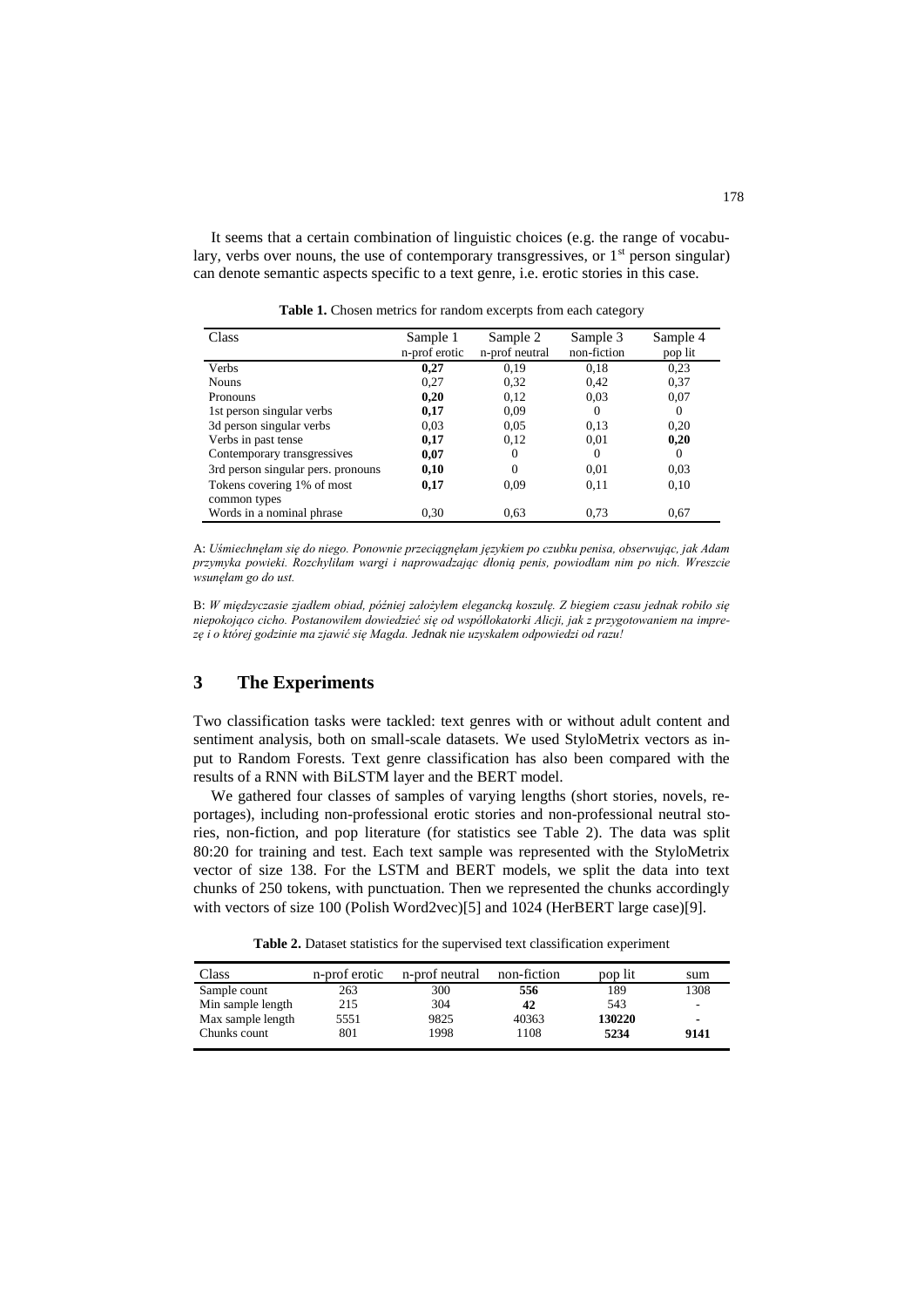The first experiment, i.e. supervised text classification with Random Forests and StyloMetrix vectors representing the text genres dataset (1308 samples) yielded the mean accuracy of 93.5%, offering balanced scores across classes as shown in Table 3. Classification using deep learning models on the same data resulted in poor performance, however the adjusted dataset of chunks (creating a bigger data set of 9141 samples) yielded 83.5% accuracy for LSTM and 84.25% for the HerBERT model.

**Table 3.** Supervised four text genres classification results for different word/text representation

| Accuracy per class                                         | n-prof erotic | n-prof neutral | non-fiction | pop-lit |
|------------------------------------------------------------|---------------|----------------|-------------|---------|
| RF with StyloMetrix<br>(original samples)                  | 0.91          | 0.92           | 1.0         | 0.91    |
| <b>BiLSTM</b> with Word2vec<br>$(70ep., 250-token chunks)$ | 0.85          | 0.79           | 0.81        | 0.93    |
| HerBERT large (200 epochs,<br>250-token chunks)            | 0.91          | 0.67           | 0.74        | 0.95    |

For the second experiment we used a subset of 607 samples of opinions in 2 domains (school and medicine) from the PolEmo 2.0 Sentiment Analysis Dataset [6]. We preprocessed the data to correct frequent typing errors in verbs (eg. *popatrzył em*) and used StyloMetrix to produce a separate NumPy matrix file (.npy) for each group<sup>1</sup>.

Table 4 presents the results of the second experiment: classification of samples belonging to 4, 3, and 2 sentiment groups on the small subset and the full set. The ambivalent class turned out to be indistinguishable from positive samples in style in the current experimental setup. That is why we decreased the number of the classes – first excluding only the ambivalent category, and then the neutral as well.

The results indicate the best classification level for binary classification using the StyloMetrix data with a very simple classifier. It shows that sentiment can be traced in stylistic features, not only the semantic ones (like in most of the related approaches).

**Table 4.** Supervised sentiment classification with StyloMetrix vectors

| Accuracy per class                  | <b>Positive</b> | Ambivalent | Neutral | Negative | Mean acc |
|-------------------------------------|-----------------|------------|---------|----------|----------|
| $4$ classes $-$ subset              | 0.81            |            | 0.54    | 0.58     | 0.48     |
| $3$ classes – subset                | 0.88            | ٠.         | 0.62    | 0.76     | 0.75     |
| $2 \text{ classes} - \text{subset}$ | 0.89            | ۰.         | ٠       | 0.86     | 0.86     |

### **4 Conclusions**

 $\overline{a}$ 

The presented StyloMetrix vectors performed well on small-scale datasets (about 200- 300 samples per class) with texts of different lengths, obtaining good results in classifying text genres (including separating the adult content from neutral ones) and sentiment in clients reviews. The results confirm our initial claims: StyloMetrix vectors provide novel, rich and qualitative representation of textual data that can even be

<sup>&</sup>lt;sup>1</sup> The StyloMetrix vectors for this particular dataset may be downloaded from [https://github.com/ZILiAT-NASK/Datasets/tree/main/StyloMetrix\\_PolEmo.](https://github.com/ZILiAT-NASK/Datasets/tree/main/StyloMetrix_PolEmo)